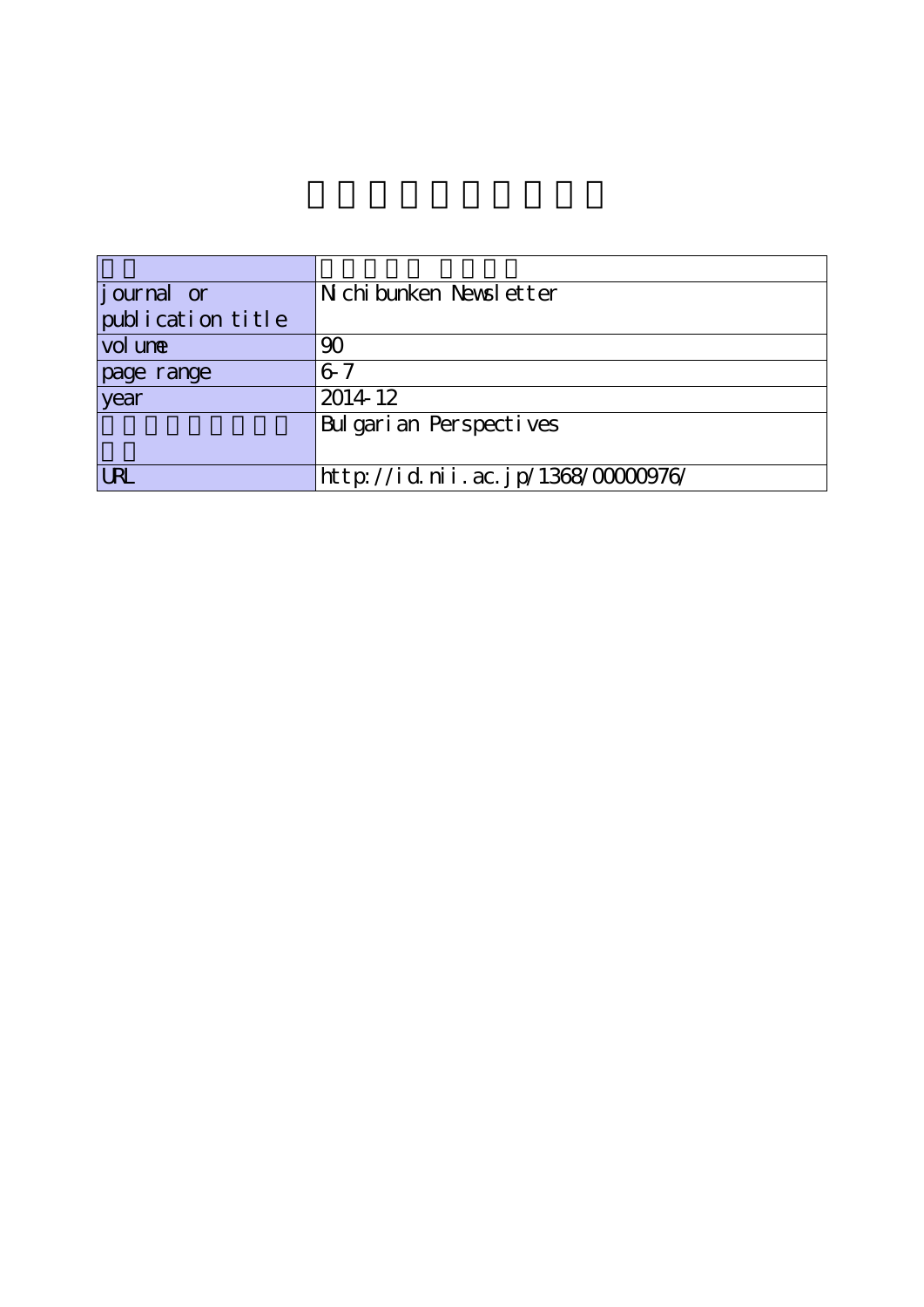## **Bulgarian Perspectives**

Gergana PETKOVA

(Associate Professor, Sofia University "St. Kliment Ohridski")

Former Visiting Research Scholar, April–September 2014 元外国人研究員、2014 年 4 月〜 9 月

Japanese studies in Bulgaria have a long history going back to the end of the 19th century when the first contacts between our two countries started. By the end of the 1960s the interest towards Japan and its culture has led to the establishment of the first public courses on Japanese language at Sofia University. In 1990 the Japanese Studies Program was established and up till present day has been serving as the central research and educational nucleus of Japanese studies in Bulgaria. Over the years nearly 300 specialists graduated the Bachelor, Master and Doctoral courses and formed an active and productive Japanese studies community, facilitating research, public events, business opportunities, educational forms and intercultural communication between the two countries.

Without the constant support on the part of the Japanese government our community would have struggled immensely during the last decades marked by extreme political and economic turbulences in Bulgaria. In this regard Nichibunken has always been offering an invaluable support to Bulgarian specialists to come and conduct their research independently in Japan.

During my half a year stay at Nichibunken I was able to carry out my research on Japanese folktales and Japanese culture, benefitting from the rich library and database resources. Moreover, to work in an institution led by one of the most prominent Japanese folklorists Professor Kazuhiko Komatsu was a great honour and privilege. I was able also to discuss research findings with colleagues from Japan and from all over the world in an international research milieu.

In July 2014 I was granted the opportunity to take part in the innovative team research project of Professor Hiroshi Araki—Summary and Outlook: Dreams and Representations with a presentation on dreams in Japanese fairy tales. Apart from that I presented a paper within the Glocalization Panel at the International Congress on Ethnological and Anthropological Sciences (May 2014), reported my research findings at Nichibunken Evening Seminar (September 2014), took part in various Japanrelated forums, and accomplished a number of articles —all these I perceive as unique chances made possible by Nichibunken as a renowned international research institution on Japanese studies.

## **ブルガリアの日本研究** ゲルガナ・ペトコヴァ (ソフィア大学「聖クリメント・オフリドスキ」准教授)

ブルガリアの日本学は、両国が最初に接触した 十九世紀末以来の長い歴史を有しています。1960 年代末には日本と日本文化への関心の高まりを受け て、ソフィア大学に最初の公式科目としての日本語 クラスが設けられました。そして 1990 年には同大 学に日本学科が創設され、今日までブルガリアにお ける日本学の研究と教育の中心となってきています。 その間、300 名近い日本学を専門とする学士、修士、 博士が誕生し、活動的で次々と研究を産み出す日本 学コミュニティを作り上げ、研究、公開イベント、 公開フォーラムの支援、対日ビジネスの円滑化、ブ ルガリアと日本の文化交流促進に尽力してきました。

ブルガリアはこの数十年、政治的、経済的混乱に 随分悩まされてきたのですが、日本政府はブルガリ アの日本学コミュニティを絶えず支援して下さいま した。日本からの絶え間ない援助がなかったならば、 ブルガリアの日本学は深刻な困難に陥っていたこと でしょう。また日文研からは、ブルガリアの日本学 者が訪日し自由に研究活動ができるように本当に有 難いサポートを賜りました。

半年間の日文研での滞在中、充実した図書館とデー タベースを活用させていただくことで、日本の民話 と日本文化についての研究を進めることができまし た。日本で最も著名な民俗学者の一人である小松和 彦教授が所長を務める日文研で研究ができるという のは、非常な名誉であり特権でした。また国際色豊 かな環境の中で、日本人研究者はもとより世界各地 から来ておられる研究者の皆さんと、それぞれの研 究成果を論じあうこともできました。

研究成果としては、2014 年 5 月の国際人類学民 族科学国際大会の「グローカリゼーション」セッショ ンへの論文提出、7 月、日文研の荒木浩教授を研究 代表者とする革新的な共同研究プロジェクト「夢と 表象——その統括と展望」での日本の民話における 夢についての研究発表、9 月の日文研木曜セミナー での発表などがあります。また様々な日本研究関連 のフォーラムに出席し、研究論文も幾つかまとめる ことができました——こうしたことすべては、国際 的な日本研究の一大拠点である日文研の中にいれば こそ可能であった、ほかでは得られない類の機会だっ たと考えています。

京都へと発つ前、教えている学生たちから惜別の 辞の寄せ書きをもらいました。その中に、日本では